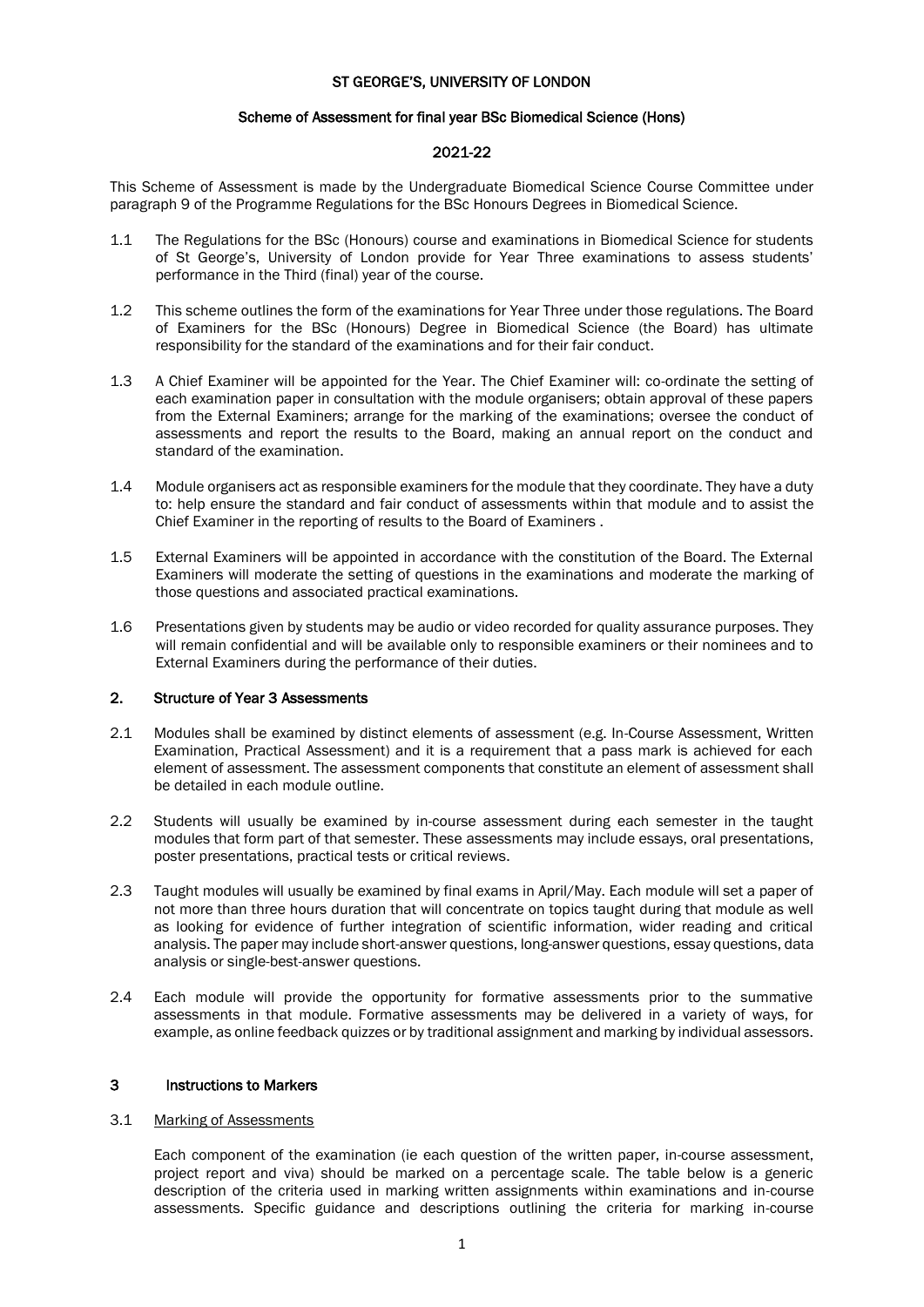assessments, assignments and practical work may be provided separately within modules. Specific criteria descriptions for marking reports, vivas and in-course assessment of research projects are provided separately with the research project report form. A project report form should be completed for each project and the form returned to the Chair of the Board of Examiners (currently Dr Paris Ataliotis). Written assessments, whether conducted under supervised or unsupervised conditions, shall be marked in detail by one Internal Examiner or Assessor, with at least one other Internal Examiner or Assessor having an overview of the work submitted for assessment. The research project dissertation and research project vivas should be double marked independently.

| Mark $(%)$ | Degree<br>Equivalent      | Notes to examiners marking individual pieces of work                                                                                                                                                                                                                                       |  |  |
|------------|---------------------------|--------------------------------------------------------------------------------------------------------------------------------------------------------------------------------------------------------------------------------------------------------------------------------------------|--|--|
| $90 - 100$ | 1st                       | Well organised and well-expressed answer which is outstanding in all criteria.<br>Demonstrates clear understanding, evidence of independent study and critical<br>evaluation. Covers all aspects of the subject that could reasonably be expected,<br>accurately and in sufficient detail. |  |  |
| $80 - 89$  | 1st                       | Well organised and well-expressed answer which shows excellent understanding,<br>evidence of independent study and critical evaluation. Covers all aspects of the subject<br>that could reasonably be expected, accurately and in sufficient detail.                                       |  |  |
| 70 - 79    | 1st                       | Well organised and well-expressed answer which shows very good understanding, and<br>evidence of independent study or critical evaluation. Covers all major aspects of the<br>subject that could reasonably be expected, accurately and in sufficient detail.                              |  |  |
| $60 - 69$  | 2i                        | Generally well organised and well expressed answer which shows good understanding.<br>Covers all, or almost all, major aspects of the subject accurately and in sufficient detail.                                                                                                         |  |  |
| $50 - 59$  | 2ii                       | Broadly accurate answer covering most of the major aspects of the subject. Lacks some<br>details or contains some errors or is not sufficiently well constructed or argued for a 2i.                                                                                                       |  |  |
| $40 - 49$  | 3rd                       | Incomplete coverage of the subject.<br>Important errors or omissions, or poor<br>presentation.                                                                                                                                                                                             |  |  |
| $35 - 39$  | <b>Borderline</b><br>fail | Very limited answer. Small amount of correct relevant material presented adequately,<br>or more relevant points but presented poorly.                                                                                                                                                      |  |  |
| $21 - 34$  | Fail                      | Very poor attempt to answer the question, or insufficient correct material, or very poor<br>expression of material. The higher marks in the range should reflect either more<br>relevant points or better presentation.                                                                    |  |  |
| $0 - 20$   | Fail                      | No, or almost no, relevant material. If no answer or totally irrelevant, give O; if one or<br>two points related in any way to the question, give up to 10; if one or two relevant points,<br>give 10-20.                                                                                  |  |  |

- 3. 2 Late submission of in-course work (without prior agreed special arrangement)
	- (a) For any in-course element *except for the research project report*, where a candidate is absent or fails to submit assessed work by the stipulated date the examiners shall award zero marks. Incourse assessments that have been submitted up to one week after the deadline will be marked as normal. Marks and feedback should be returned to the student and any mark deduction will normally be carried out by the Chair of the Board at the time of final assembly of marks.
	- (b) *For research project reports* submitted late, 5% of the total marks available will be deducted for each day (or part of 24 hours) that the deadline is exceeded up to a maximum of 25% per week; there is no limit to this penalty and the mark remaining may reach zero. This deduction will normally be carried out by the Chair of the Board at the time of final assembly of marks.
- 3. 3 Word limit policy
	- (a) Students who exceed the prescribed word limit will have their work marked but markers *will stop marking when the word count exceeds the maximum word count set* for that assignment. Markers will indicate on the text the point at which the limit is reached which is, by definition, where they have stopped marking. Hence, any words written beyond the stipulated limit will not be read by the examiners; no marks will be awarded and no feedback provided for any text beyond the prescribed limit. Although a formal penalty is not applied, a mark will be awarded only for the content up to this point.
	- (b) Assignments which are below the word limit set for an assignment will not attract a specific penalty.

# 4 Instructions to Module Examiners

When the marks for all components of the course module examination are available, the examiner concerned should aggregate them, using the weighting for each component already approved by the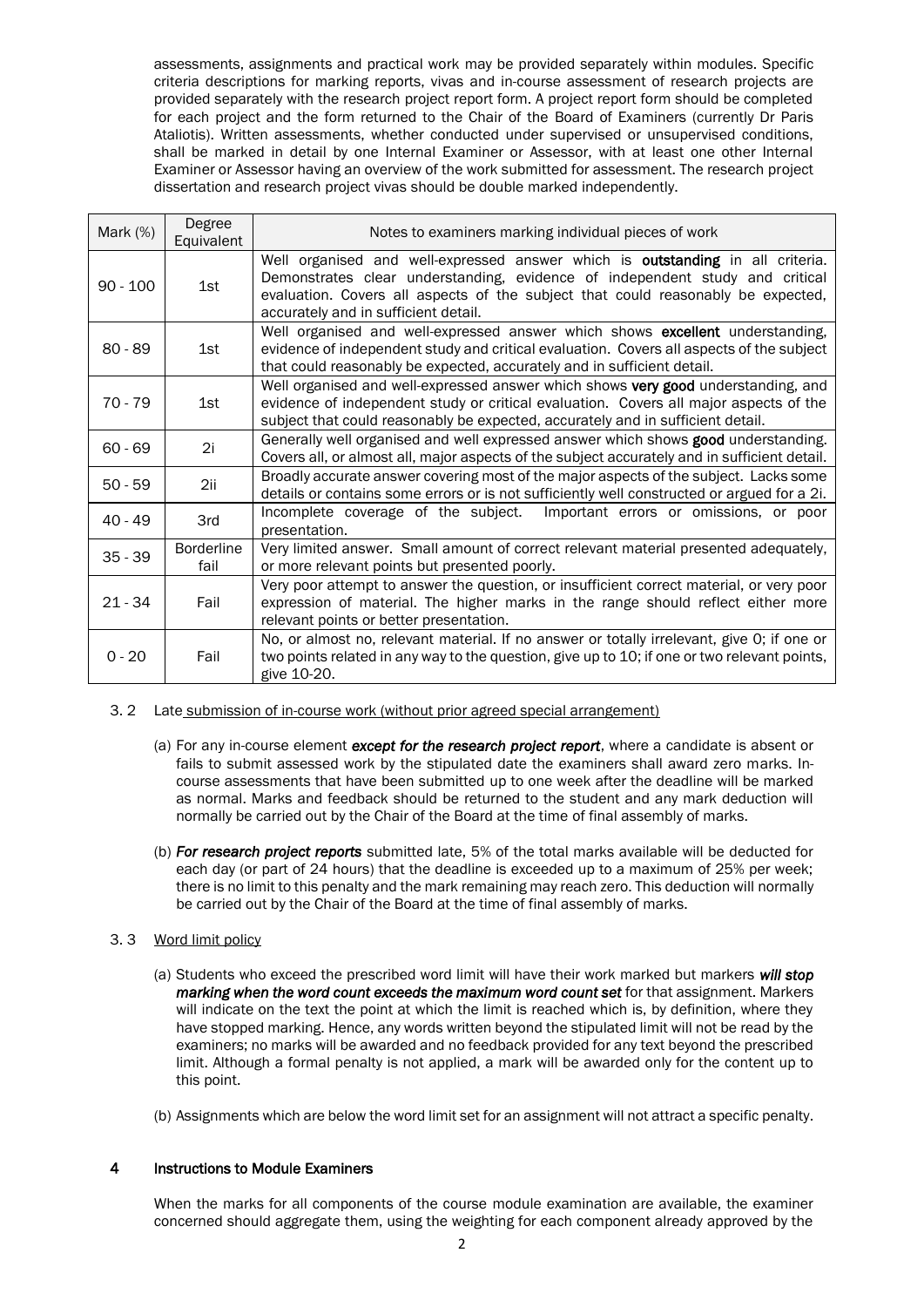School and University and shown on each mark sheet. All marks for all components should be on the above scale and calculations throughout should be to one decimal place, rounding up or down as appropriate. Completed marksheets should then be sent to the Chief Examiner (currently Dr Paris Ataliotis).

# 5. Instructions to Board of Examiners

### 5.1 Averaging the module marks for each candidate

The Chair of the Board of Examiners averages the module marks for each candidate. Modules are weighted according to credits. Students must take a total of 120 credits in modules at Level 6. 45 credits are awarded for Research Projects and a further 75 credits are made up from a combination of 15-credit and 30-credit taught modules. 15 credits are awarded for Structured Research Projects in the Clinical Bioscience pathway and these students shall take an additional 105 credits of modules as detailed in paragraph 4.4(ii).

Calculation of Year 3 mark – "Exit Velocity" Enhancement

Marks for each 15-credit module x 15, divided by 135 + Marks for each 30-credit module x 30, divided by 135 + Marks for each 45-credit module x 45, divided by 135 + MAX Mark from any of above modules x 15, divided by 135 (exit velocity enhancement)

=Final Year Mark

The exit velocity enhancement will be applied before calculating the final year mark. To calculate an overall degree result and classification, a final weighted average will be calculated. To do this, the final year mark is weighted by multiplying by 0.7 and then added to the weighted year 2 mark (multiplied by 0.2) and weighted year 1 mark (multiplied by 0.1).

The final weighted average is calculated to the nearest integer, rounding up or down as appropriate.

# 5.2 Overall class of Honours

To be awarded the Degree, a candidate must achieve a final weighted average mark of 40.0% or more from modules totalling 120 credits, all at the final year honours degree level. It is a requirement that all elements of summative assessment within each module shall also be passed (40.0% or more). No compensation between elements of assessment is permitted.

| <b>Final Weighted</b><br>Average | Class of Honours |
|----------------------------------|------------------|
| 70 - 100                         | 1st              |
| 60 - 69                          | 2i               |
| $50 - 59$                        | 2ii              |
| 40 - 49                          | 3rd              |
| ೧ - 39                           | Fail             |

Candidates shall normally stay in the class indicated by their final weighted average. They can only be moved up if they fall into the borderline category defined below.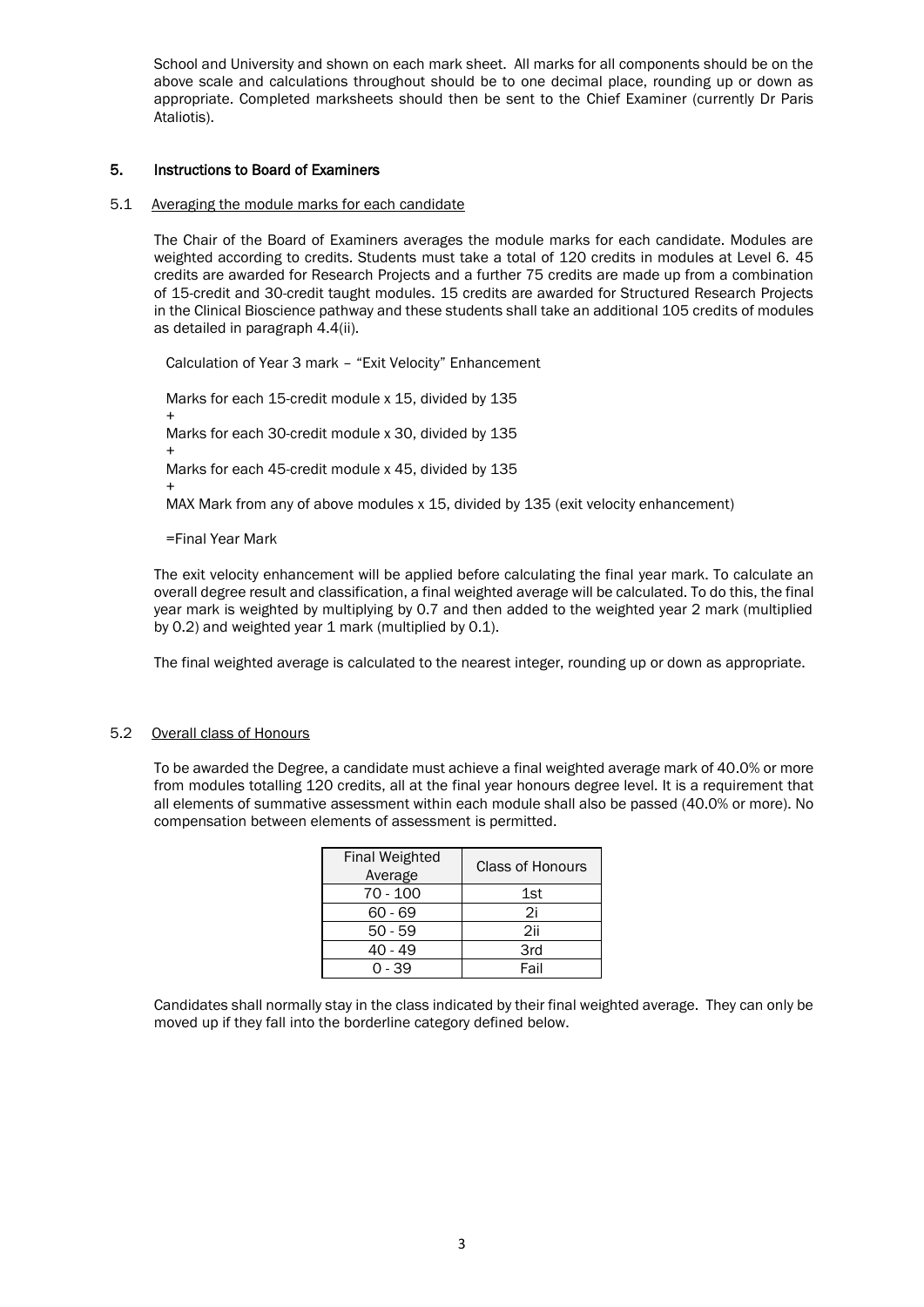5.3 Definition of borderline category:

# Criteria for automatic promotion of degree classification

Students who achieve BOTH of the following two requirements will automatically be promoted to the next highest degree classification. Students will be identified by the Chair of the Board of Examiners and approved by the exam board.

| <b>Boundary</b> | <b>Final Weighted</b><br>Average | Final Year modules totalling at<br>least 60 credits with the<br>following marks: |
|-----------------|----------------------------------|----------------------------------------------------------------------------------|
| 1st/2i          | 69                               | $\geq 69.0$                                                                      |
| 2i/2ii          | 59                               | > 59.0                                                                           |
| 2ii/3rd         | 49                               | > 49.0                                                                           |

# 5.4 Degree Titles

Two degree titles are available, which shall be:

- (i) BSc (Hons) Biomedical Science If a student undertakes a minimum of 75 credits in taught modules within a particular subject area (e.g. Pharmacology), the title of their degree shall be amended to reflect the modules taken, i.e. BSc (Hons) in Biomedical Science with a particular subject.
- (ii) BSc (Hons) Clinical Bioscience The title shall be conferred on individual students who undertake 120 credits of any permitted combination that must include:
	- Clinical Anatomy (30 credits)
	- Clinical Communication & Professional Skills in Healthcare (30 credits)
	- Structured Research Project (15 credits)

# 5.5 Re-entry to Assessment (re-sit)

- 5.5.1 To be awarded the Degree, a candidate must have satisfied the examiners by reaching the pass mark in modules to the value of 120 credits. Candidates who fail to meet the criteria for achieving a degree classification will be permitted to re-enter for the relevant assessment(s) on one further occasion, usually in the following September, although the Board of Examiners may require that a student defer such re-entry. All examination periods are subject to change. A candidate who re-sits elements of assessment is required to achieve a final mark of at least 40.0 in each element. The final re-sit mark for an element of assessment will be capped at 40.0 and combined with marks from elements that were passed at first attempt to determine the candidate's overall module mark. Marks at reassessment will be combined with marks from modules that were passed at first attempt to determine the candidate's overall class of honours, as described in Sections 5.1 and 5.2.
- 5.5.2 A candidate who has not passed all required assessments following one re-sit attempt, will be eligible to be considered for a discretionary third attempt at failed assessments, in accordance with the Procedure for consideration for a final discretionary attempt at an assessment, as approved by Senate. Under this procedure, Boards of Examiners will have the authority to approve a discretionary third attempt if a candidate meets programme-specific fast-track criteria. For candidates who do not satisfy the programme-specific fast-track criteria, a Discretionary Panel of Senate will consider the student's application for a discretionary third attempt. Detailed information about process and timescales is published on the Student Affairs section of the Website.
- 5.5.3 To be considered for a discretionary, third attempt at Year 3 assessments by the fast-track process, students must have no more than TWO modules with an overall mark below 40.0%.
- 5.5.4 The offer of a discretionary, third attempt at an assessment by the fast-track process shall be conditional upon evidence of engagement by the student. Specifically, the student must confirm acceptance of the offer (in writing) within 5 working days of notification.
- 5.5.5 A student will be permitted to undertake a discretionary third attempt at assessments on only ONE occasion during the Biomedical Science programme.
- 5.5.6 A student who has failed an assessment shall be permitted to have that attempt discounted where the Board of Examiners are satisfied that one or more of the following conditions have been met: